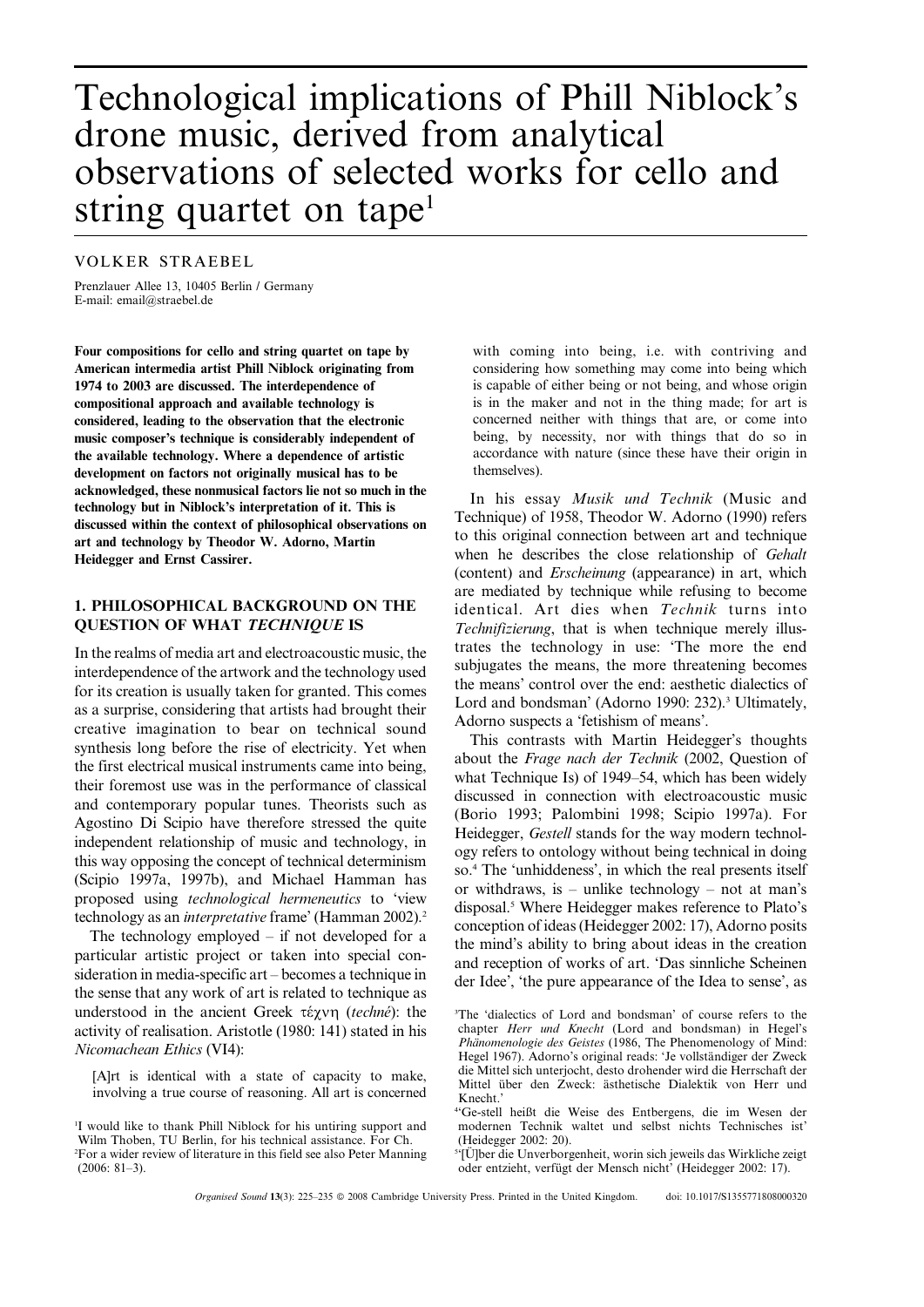Hegel had put it (Aesthetics part 1, chapter 1.3 – 1992: 151, 1975: 111) must for Adorno be constantly in danger, as technique easily turns into mere technology, mindlessly concerned with itself.

Although Ernst Cassirer was well perceived in the English-speaking world after his emigration to the United States, his essay Form und Technik (2004, Form and Technique) remains little known. Written in 1930 as a contribution to the influential anthology Kunst und Technik (Art and Technology, Kestenberg 1930), the text undertakes a new definition of the relation between nature and technology. Technology follows nature's laws, but instead of interpreting nature as 'ein Fertiges, ein bloßes Gesetztes' – that is, something finished, a mere given – nature is understood as 'ein ständig Neuzusetzendes, ein immer wieder zu Gestaltendes': constantly to be shaped (Cassirer 2004:  $175$ ).<sup>6</sup> In a broader sense, the '''form'' of the world is neither in thinking nor in doing, neither in speaking nor in affecting just perceived and accepted by man, but needs to be "created" by him' ('Die "Form" der Welt wird vom Menschen weder im Denken noch im Tun, weder im Sprechen noch im Wirken einfach empfangen und hingenommen, sondern sie muss von ihm ''gebildet'' werden') (Cassirer 2004: 150). According to Cassirer, this parallels Wilhelm von Humboldt's understanding of language: The act of speaking is not just perceiving objects, but rather '[ein echter] Akt der Weltschöpfung', a true act of world-making, in which the world is moulded into form (Cassirer 2004: 151).

What makes Cassirer's approach to technique so interesting is its anticipation of Heidegger's conception of the Gestell. Cassirer emphasises the existence of the tool as detached from man: 'ein Etwas, das in sich Bestand hat' (2004: 161–2). Here, the tool's reality is mainly its effect, just as Heidegger understands Bestand as transcending the object towards its 'discovering' impact.7 On the other hand, Cassirer also acknowledges technique as an activity of realisation: 'In the first place, technique does not ask for what is, but for what can be' (Cassirer 2004: 176).8 Therefore, Cassirer finds evidence for the close connection between technique and art. Creation intends to take from the realm of the possible and plant into the real.9 The reference to Aristotle's understanding of  $\tau \chi \nu \eta$ , discussed above, is obvious.

# 2. PHILL NIBLOCK'S ARTISTIC BACKGROUND

It is in this context that I shall discuss some compositions by American intermedia artist Phill Niblock (b. 1933). For almost 40 years, Niblock has been known for his seemingly unchanged production of dense microtonal drone tape-pieces that are to be played at very high volume to bring about all kinds of combination tones.<sup>10</sup> Sometimes, amplified live instruments play along with the tape, preferably with the performers wandering around in space; only a few compositions are set for large groups of acoustic instruments or choir. Most of the time, the tape works function as a strong acoustical element in multi-screen environments, in which Niblock's minimalistic, semi-documentary films of the series The Movement of People Working (1973–91) or more abstract black-and-white Computer-controlled Slide Pieces (1996) are shown. In this paper, I will focus on the music. The closer examination of Niblock's compositions 3 to  $7 - 196$  (1974), *E* for Gibson (1978) and Harm (2003) for cello on tape and Five More String *Quartets* (1993)<sup>11</sup> for string quartet on tape is guided by two questions: first, what are the crucial distinctions among the four works, which had been created over the course of thirty years and are, like almost all of Niblock's pieces, dense, loud and 25 minutes long? Second, what can be said about the interdependence of composition, realisation and technology in these works – if there is any at all?

Phill Niblock is no trained musician. He became involved with the arts as a visitor, later a photographer of 1960s New York experimental theatre productions (for published photographs see Feldman and Walter 1966; Smith 1966). One of his first short films was an experimental documentation of a percussion performance by Max Neuhaus, titled Max (1967). This led to an Environment with films by Niblock and performances by Neuhaus and dancer Ann Danoff at Judson Memorial Church, the then famous New York venue for happenings and experimental theatre, in 1968. Niblock's first compositions were created for this intermedia environment. When they were presented in 1972 in a concert installation at his downtown New York loft, still the active location of Niblock's Experimental Intermedia Foundation, the composer and then Village Voice music critic Tom Johnson stated:

<sup>6</sup> Emphasis in original.

<sup>&</sup>lt;sup>7</sup>'Das Wort "Bestand" rückt jetzt in den Rang eines Titels. Er kennzeichnet nichts Geringeres als die Weise, wie alles anwest, was vom herausfordernden Entbergen betroffen wird. Was im Sinne des Bestandes steht, steht uns nicht mehr als Gegenstand gegenüber' (Heidegger 2002: 16).

<sup>8</sup> Emphasis in original.

<sup>9</sup> 'Es wird damit ein an sich bestehender Sachverhalt aus der Region des Möglichen gewissermaßen herausgezogen und in die des Wirklichen verpflanzt' (Cassirer 2004: 176).

<sup>10</sup>Incidentally, very little critical writing has been done about Phill Niblock's work. The two most substantial articles have been published in German (Brand 1994; Gronemeyer 1985), and Greg Hainge (2004) focuses on the aesthetic aspects of experiencing time when listening to Niblock; other literature consists of interviews (e.g. Niblock, Gilmore, and Bièvre 2007) or concert reviews (most notably Johnson 1989c). It is this lack of any analytical study that led to the totally false assumption that Niblock's musical compositions are basically re-creations of the same piece.

 $11$ Niblock usually refers to this piece as Five More Stringquartetts. In this paper, I make use of the standardised spelling.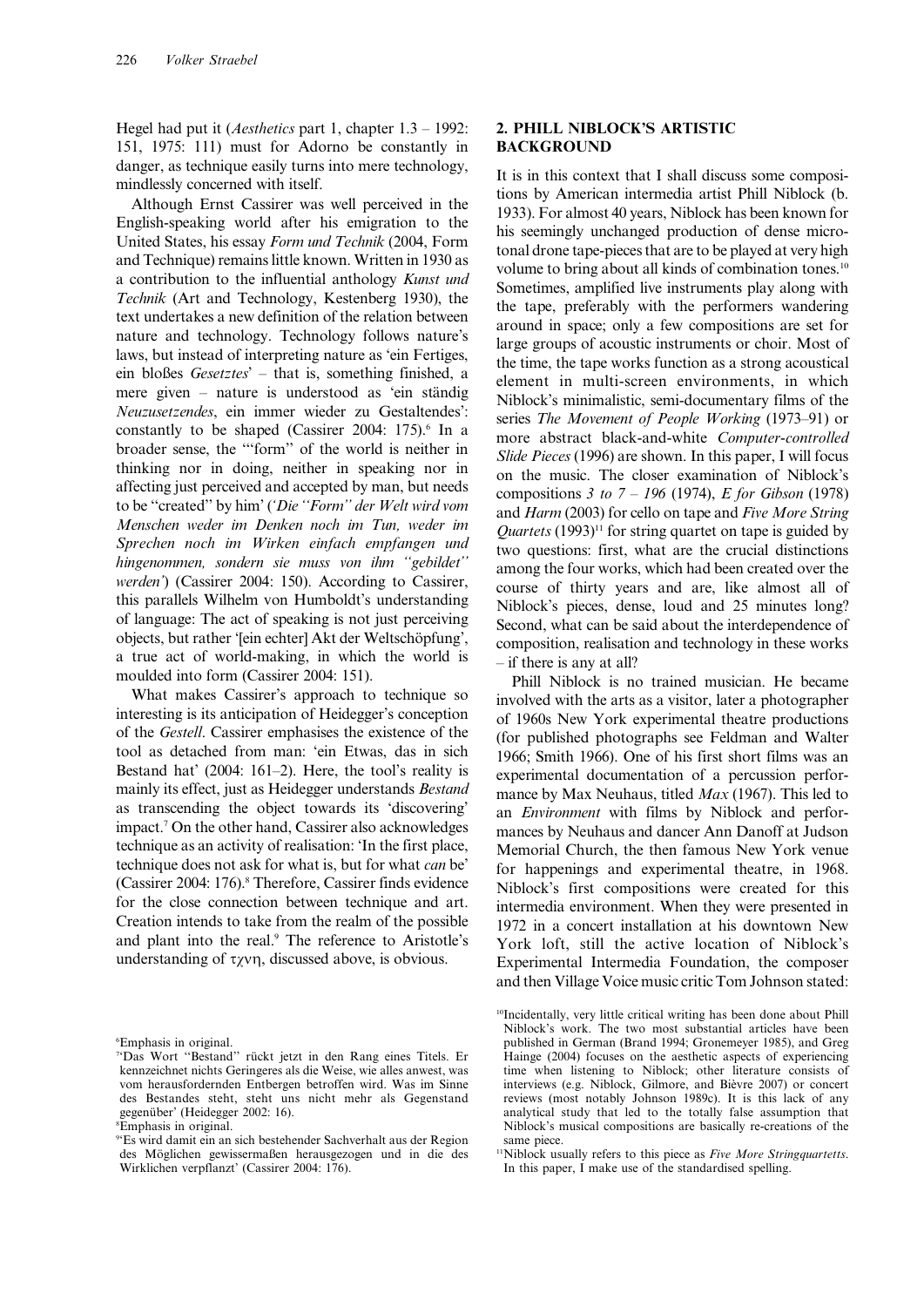'Niblock's tape music reflects his background as a filmmaker in several interesting ways. He tends to think of music as accompaniment and is more concerned with its suggestiveness than with its structure. His music has an undefined drifting quality much of the time, which leaves it vague and open to interpretation. … The tapes are seldom as captivating as most music created by composers, but they are often more evocative. Because their art relies so much on technology, and because the technical standards are so high in their field, filmmakers tend to place a higher value on technical perfection than composers do. This is certainly the case with Niblock, whose tapes are immaculately clean, very precisely recorded, and mixed with unusual care' (Johnson 1989b: 38).

Niblock's approach to music composition, established in 1968, has remained basically the same until today. Long sustained sounds from acoustic string or wind instruments are recorded and assembled on multitrack tape. Rhythmic structure is avoided, while careful attention is given to frequency relation of the sounds that are present at a certain time. The tones, usually combined in four to sixteen layers (Early Winter of 1991/93 arrives at no fewer than 51 voices), are slightly out of tune, thus creating beating patterns of different and/or changing speed. When the beating becomes fast, a new, very low frequency is established. This is only one of many acoustic and psychoacoustic phenomena present in Niblock's music. Others are combination tones, which are frequencies produced by non-linear distortion of the ear or fundamentals evoked by fifths and major thirds (Helmholtz 1870: 239–331; Sorge 1744: 40–1; Stumpf 1910). In conjunction with static waves, the playback of the tape creates an aural geography in space, populated by sounds not present on the recording but established in the listener's very own aural sense and environment. This is why the composer can describe his music as 'architectural. The intent is to fill the space. It's non-frontal music, nonproscenium, anti-stage, not about an ensemble sitting in front of an audience, not about a single sound source. At least four speaker systems are desirable, arrayed around the periphery of the room, saturating the total space, engaging the air' (Niblock 1982).<sup>12</sup>

### 3. 3 TO 7 – 196

While in his very early compositions Niblock cut off the attacks and eliminated breathing spaces, thus, together with other procedures, changing the sound quality of

the recorded instruments or voices (Johnson 1989a: 67; Nelson 1973: 21), from his first string quartet (1973, very untypical Niblock, making use of repetitive aleatoric counterpoint) on, and in  $3 \text{ to } 7 - 196$  (1974) for cello on tape, the natural attacks of the recorded instrumental sounds are preserved. The cello piece does not conceal its sounding material by any means. Niblock recorded cellist David Gibson playing sustained samples of  $3'25''$ to  $6'05''$  in length. The frequencies to which the title refers are G3 (196Hz) and seven higher pitches in irregular steps of 3 to 7Hz (200, 207, 213, 216, 221, 225, 228Hz), covering slightly more than  $1\frac{1}{4}$  tones (228Hz is 62 cent above A3). In the recording session, Gibson was provided with an oscilloscope, into which a calibrated sine wave and his own signal were fed, resulting in characteristic visual patterns that ensured very precise tuning.

The score (figure 1) is in eight layers, each presenting repetitions of a recorded sample, interrupted by rests of  $30''$  to  $5'45''$ . In the stereo mix, layers one to four (196, 207, 216, 225Hz) and five to eight (200, 213, 221, 228Hz) were combined to one channel each, therefore bringing together frequencies that are as far apart as possible (in steps of 7 to 13Hz). This way, the composer ensures that the most prominent, slow beating patterns occur between the two channels, in space.

The graphic analysis of 3 to  $7 - 196$  (figure 2) reveals that the extreme frequencies (196/228Hz) are present most of the time. If not, the comprising interval is diminished as slightly as possible with the given pitch material (200/225Hz), arriving at a major second (204 cent, to be precise). The piece begins with the rich sound of a solo cello at low G3 and ends with a twovoice A3, slightly out of tune and thus creating beatings of 5Hz. The main feature of the work, however, is not the almost imperceptible microtonal change of frequencies, but the development of the number of superimposed layers, causing the modulation of number and characteristics of beating patterns. The number of active layers builds up and declines in three waves, the last one leading towards the climax with all eight frequencies being present from  $18'30''$  to  $20'00''$ . There,  $28$ combination tones or beating patterns of 21 different frequencies between 3Hz and 32Hz emerge. The higher ones are not perceived as steady beats, but as very low tones, activating the lowest audible octave between C0 and C1. To make these very low frequencies audible, however, the music needs to be played at very high volume – usually Niblock calls for 90 to 100dB (Niblock 1993) – and their quality is still that of a 'dröhnendes Geräusch', a booming noise (Helmholtz 1870: 278).

#### 4. E FOR GIBSON

After 3 to 7 – 196 (1974), Long Distance (1975) and Descent (1978), E for Gibson (1978) is Phill Niblock's

<sup>&</sup>lt;sup>12</sup>The creation of long, sustained sounds and microtonal drones was not unique to Niblock. Since the early 1960s it had been a common practice around the emerging movement of minimal music, most notably by La Monte Young. Niblock's almost stubborn restriction to this genre, however, is without comparison. The history of drone in 20th-century experimental music remains to be written. Henrik Marstal (1999) provides an overview of drone practices in 1990s techno and metal rap.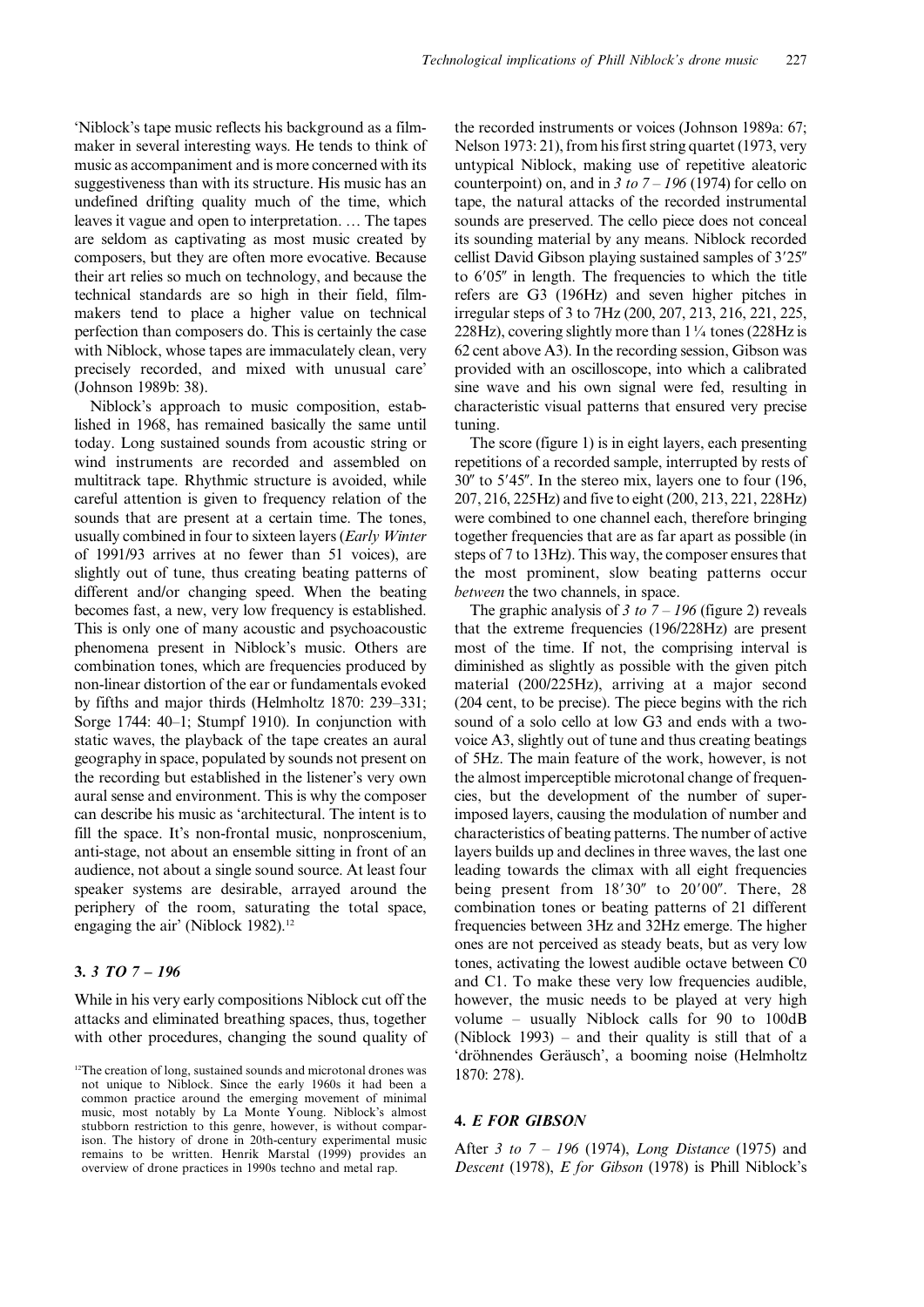

Figure 1. Phill Niblock: 3 to 7 – 196 (1974), score. Archive Phill Niblock, New York.

fourth composition for cello on tape. Like the other three, it was built up from recordings of cellist David Gibson, but in comparison to 3 to  $7 - 196$ , three important changes in the compositional concept occur: all (four instead of eight) layers are active all the time (no rests and therefore no changes in density), the tonerange is limited to less than a quarter tone (42 cent) around E, and the different fundamental tones are projected into four octaves, E2 to E5.

The method of recording and production was the same as established in 3 to  $7 - 196$ . This time, 17 samples of different frequencies were used, ranging in eleven values of length from  $2'08''$  to  $3'30''$  with no interrelation of duration and frequency. While the score of  $E$  for Gibson (figure 3) suggests a composition in four voices, it is actually in three, one of which is in two parts slightly out of tune (in the beginning: 164.8Hz (channel 1) against 165.5 (channel 2), at 3'40": 330Hz (channel 3) against 331Hz (channel 4), and so on). The doubled voice is a very characteristic quality of this piece: since the samples in the different layers are shifted against each other (in time), they allow almost imperceptible change between the two parts, thereby creating an

uninterrupted continuity of sound in a given octave. This wouldn't be an important element of structure if the sounds weren't separated by at least an octave. But because they are, the beginnings and endings of sounds in a certain – especially a higher – octave become a musically significant event that breaks the constant stream of sound. The resulting twelve streams differ in duration from  $2'23''$  to  $9'46''$  (see the graphic analysis in figure 4).

To sum up the observations made in terms of musical form, it can be said that even though in  $E$  for Gibson the samples are lined up without silences between them, because of the comparatively low number of layers and their wide separation in frequency, the rests in a certain octave become very prominent. The compression in the parameter of the fundamental's tone range does not lead to a musically condensed and compact composition.

## 5. THE FIRST INTERDEPENDENCE: ARTISTIC **CONTEXT**

In the works discussed and the other works of the same period, there is no evidence of any interdependence of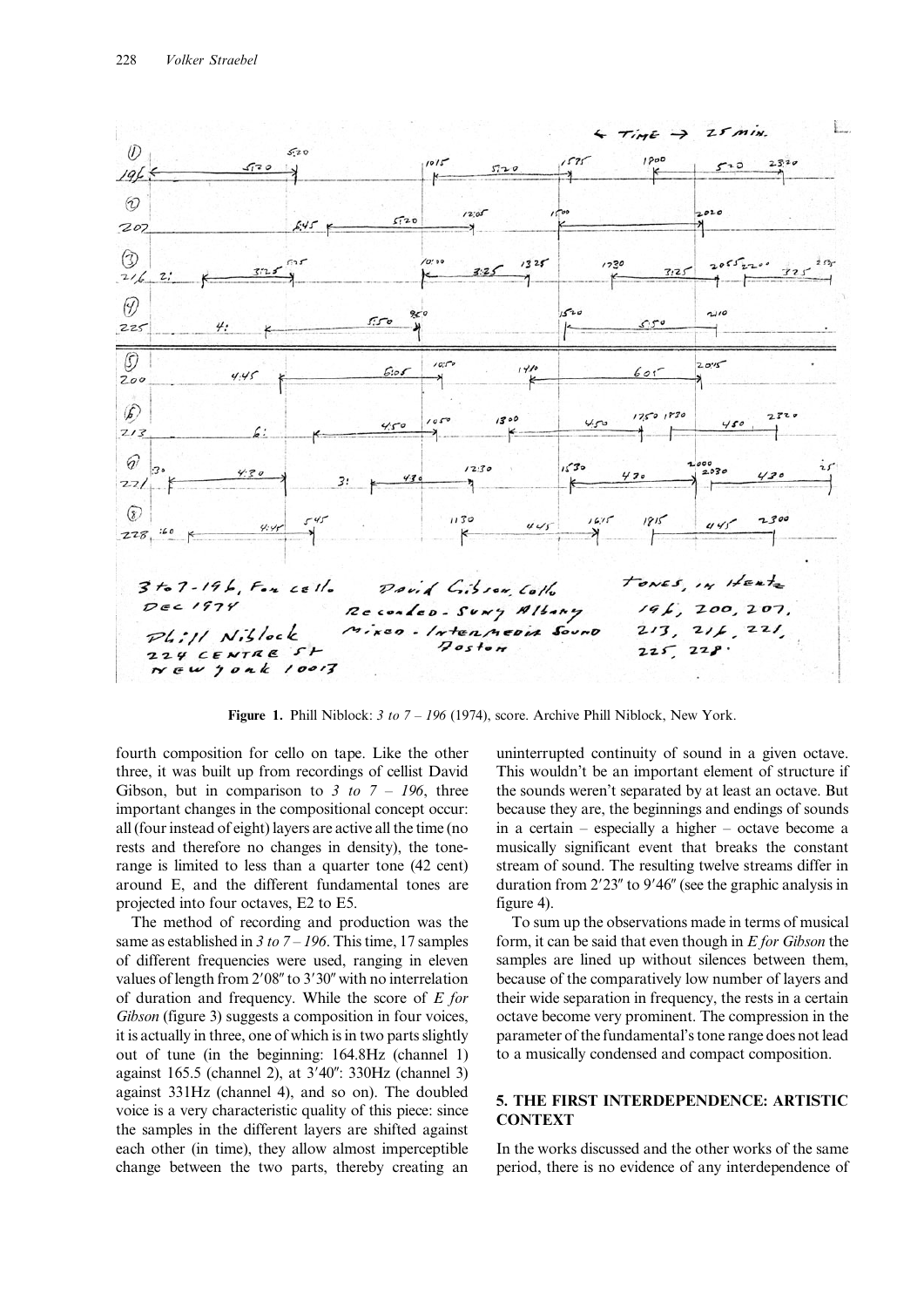

Figure 2. Phill Niblock:  $3 \text{ to } 7 - 196$ , graphic analysis.

composition and technology. There is no musical reason why these pieces should not be played live by an ensemble of amplified instruments whose players are fed the desired frequencies via headphones or oscilloscopes. The use of tape can be explained from two roots: first, as a filmmaker Niblock had no affinity for musical performance, and within his multidirectional environments a group of musicians would have inevitably created a stage-centred concert situation that couldn't be further from his wishes. Second, in his very early compositions for voices (vocalise, Voice IIII and Voice IV, 1972 or before), Niblock established the use of tape loops and so became accustomed to the concept of samples of recorded sound on tape that were available for manipulation or simply organisation – that is, placement in time. Therefore, the decision to produce his musical works on tape can only be explained from the artistic context of their presentation and the composer's experience of earlier productions.

# 6. FIVE MORE STRING QUARTETS

Quite early in his career, Niblock became interested in very dense drones that achieved their microtonal complexity not so much from a small comprising interval but from the sheer amount of voices in play. In 1975 he combined two eight-track pieces into his 16 track Mix of Cello and Bassoon and Contrabassoon and Contrabass, and similarly in 1981 combined two pieces for alto flute and flute to create the 16-track PK and SLS. Also, the eight-track tapes A Trombone Piece and Twelve Tones (for double bass) were composed in 1977 with their later combination in mind, even though this mix didn't come into being until 1990 (Niblock 1990).

However, 16 voices seemed to remain the maximum of layers Niblock encompassed in one composition. In the early 1990s, when for a short period he incorporated synthesised and digitally sampled voices, the pieces are still based on the time structure of not more than eight parts (e.g. MTPNC for 32-sampler voices controlled by computer (1992) and Weld Tuned [sic] using sequencer software, a sample player and analogue synthesiser (1990), in the eight-track score of which second frequencies for each of the sounds have been added later). The next decisive step was taken when in 1993 Niblock applied the structure of his Another String Quartet for amplified string quartet and string quartet on stereo tape (1991) to a new work on 20-track tape: his Five More String Quartets.

Having experienced the results of projecting the fundamentals into different octaves, that the beating patterns and combination tones became uncontrollable, Niblock chose a more conceptual approach to creating musical form: he designed a scheme that defines the global form and according to which individual fundamentals are decided upon. In this case, Niblock deals with four voices. Over the course of the 25-minute piece, the lowest one steadily rises from  $F\sharp$  to G, while the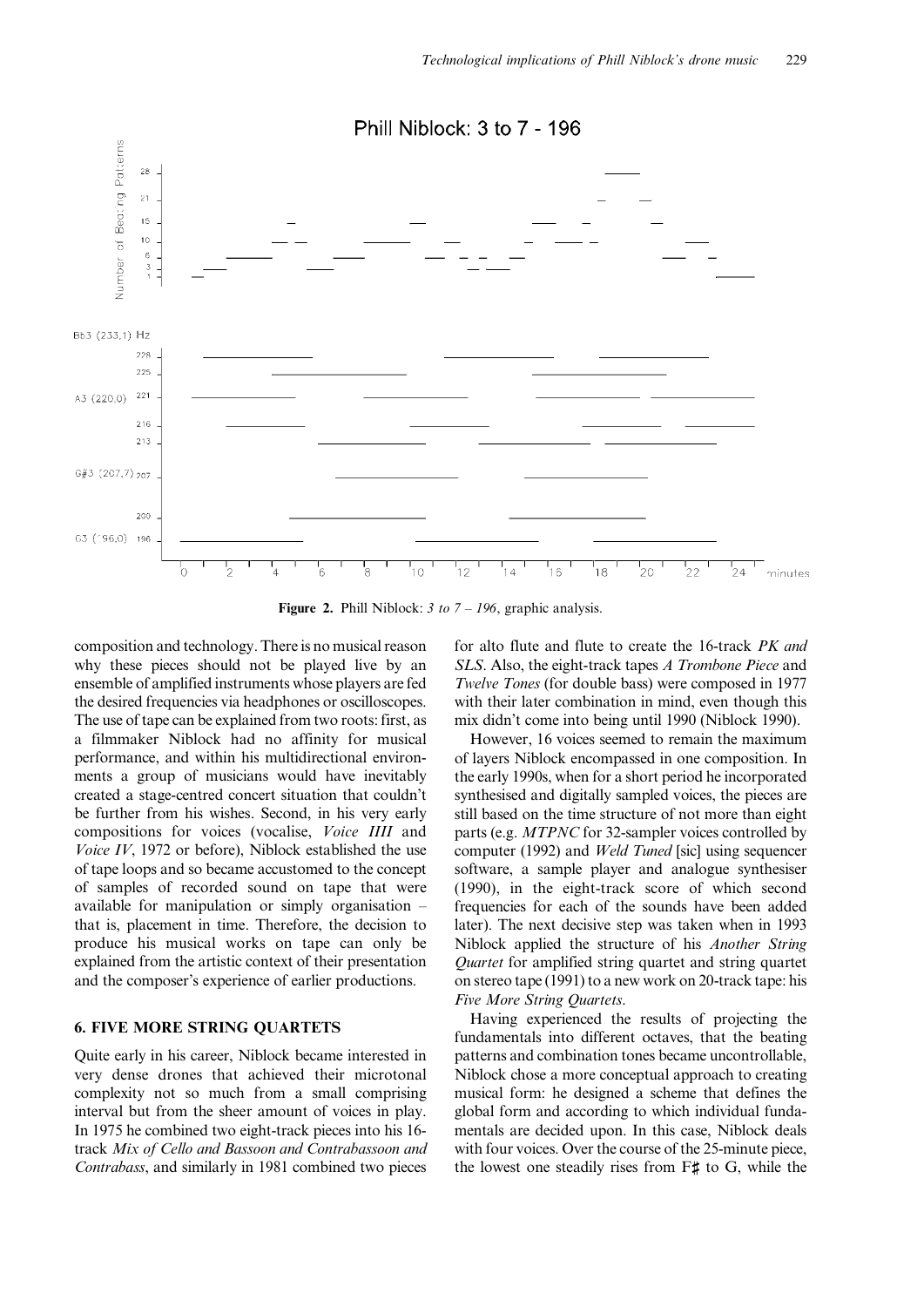

Figure 3. Phill Niblock: E for Gibson (1978), score. Archive Phill Niblock, New York.

highest voice descends from G# to G. The two middle voices start in unison at G and separate after three minutes to reach 35 cents below or above G respectively in the middle of the work. From there, the progression inverts and both voices join in unison G three minutes prior the end of the piece. Changes in frequencies may occur in the scheme every three minutes, in the realised scores every minute, thus establishing the same time structure in all parts. However, the musicians 'were instructed not to change at the same time, but in a staggered fashion. So some delayed longer' (Niblock 2008). And indeed, some distinct changes of beating patterns can be observed in the recording as long as 15" after the turn of the minute.

Using a global scheme to assure coherence in musical form allowed Niblock to generate several sets of scores for an increasingly dense-sounding result. As its title suggests, for Five More String Quartets he created five scores, ending up with twenty layers of sustained sound. The fundamentals got projected into four octaves, and if one takes on the task of tracing back the 100 frequencies to one common octave of reference, the underlying formal scheme can indeed be reconstructed (see figure 5).13 The highest octave (around G5) occurs in the first violins only, and in 14 of 25 possible minutes. Niblock never leaves more than three of the five cellos the lowest octave (around G2), this way maintaining slow beating patterns in the low register.

Niblock describes the production of Five More String Quartets as follows:

The quartet came to the recording studio and played through five different scores of the piece in successive sessions, direct on a twenty-four track recorder. The musicians were tuning to calibrated sine waves on tape, heard through headphones, and not to each other. So even if the same pitch occurs on two or more channels of the tape, the musicians will probably play microtonally differently from each other. Each session was recorded in real time. Each instrument was miked separately, and in the mix assigned to the left or right channel, to obtain maximum separation of the microtonal intervals. The 24 track tape was mixed to stereo, again with no processing (reverb, delay, etc.). The music is the purest, unadulterated sound of the instruments that we could achieve. The resultant harmonic changes come from the microtonal intervals of the score, not from the recording process. (Niblock 1993)

<sup>13</sup>This calculation is based on a 'corrected' set of frequencies. The published score (Niblock 1993) has the following incorrect frequencies, most of them obvious misprints: Vl2/a at minute 1 should read 392 instead of 298, Va/a at 18: 399 instead of 299, Vc/a at 17: 101 instead of 103, Vc/d at 2 and 3: 92.5 instead of 92 and Vc/e at 24: 99 instead of 96.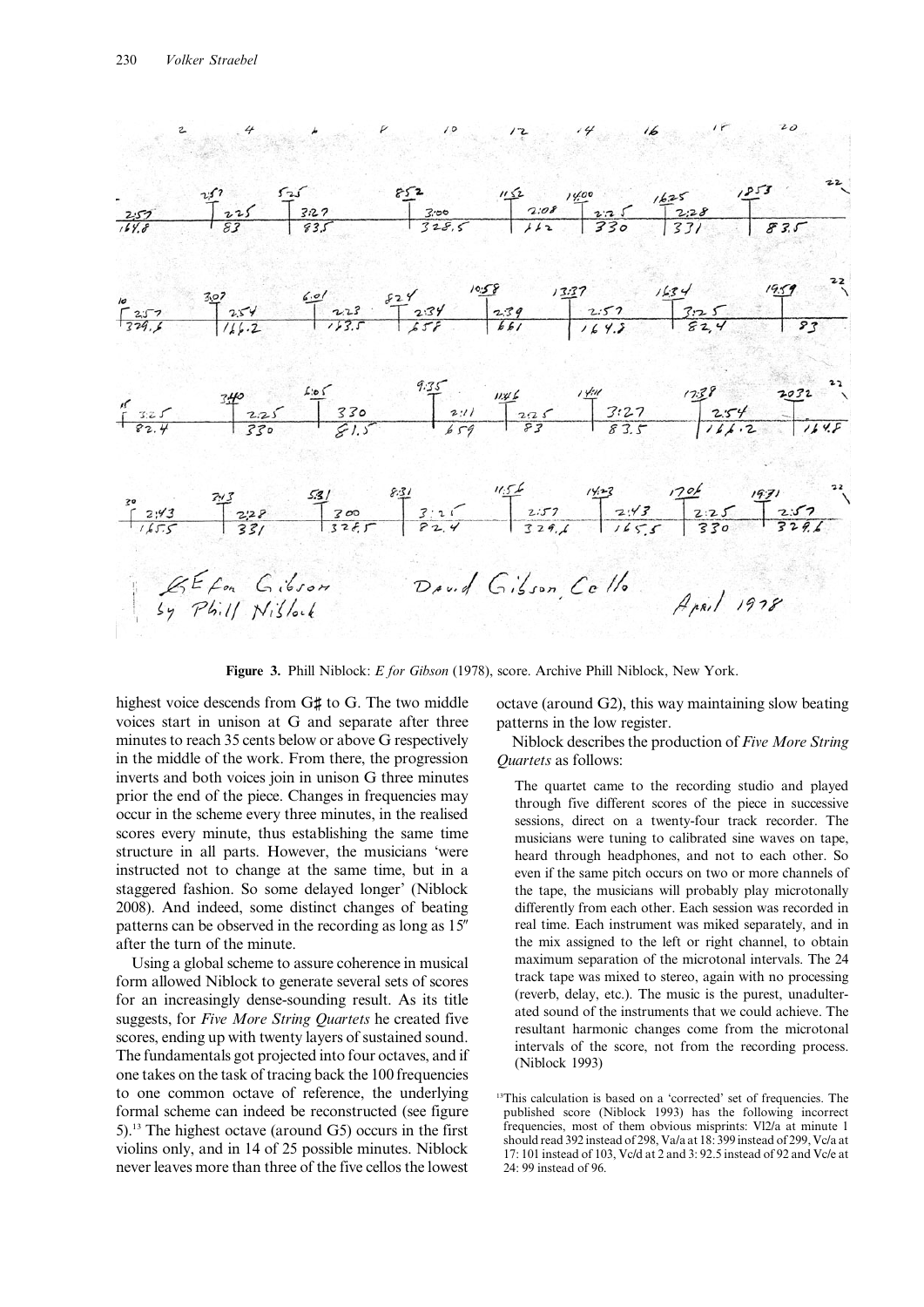

# Phill Niblock: F for Gibson

Figure 4. Phill Niblock: *E for Gibson*, graphic analysis.

This approach of following an instrumental live performance rather than recording samples and arranging them on tape is a turning point in Niblock's musical aesthetics. Even if the piece still resembles the typical 25 minute drone and even if it is presented on tape – the score that represents the compositional essence is no longer a mixing score but a score meant to be followed by musicians in a live performance. It was this crucial turn that allowed Niblock later to set pieces for live large orchestra(s) (Disseminate 2001, Three Orchids 2003 and Tow by Tom 2005) and baritone, choir and orchestra (4 Chorch+1 2007). Those acoustic works also follow certain global schemes that the composer creates and then hands to collaborative assistants who actually score the works.<sup>14</sup>

### 7. THE SECOND INTERDEPENDENCE: A DIALECTICAL DETOUR

Phill Niblock discovered the paradigm of live performance through the new technology at hand in a dialectical detour. Considering the fact that Niblock already had access to a 16-track recording studio in the early 1970s (Niblock and Straebel 1995), a work such as Five More String Quartets could have been created twenty years earlier. It was not the recording means available to the composer, but the experience of dealing with realisations utilising rigid sampler and synthesiser voices that led to the interest in recorded live performances. The desired technology, once available, had failed to produce the expected results (Niblock, Gilmore and Bièvre 2007). Therefore, the second observation of interdependence of artistic work and technology in the oeuvre of Phill Niblock is that of independence. The composer freed himself from the

 $14D$ isseminate was scored by Ulrich Krieger, Three Orchids and Tow by Tom by Volker Straebel and 4 Chorch+1 by Arne Deforce.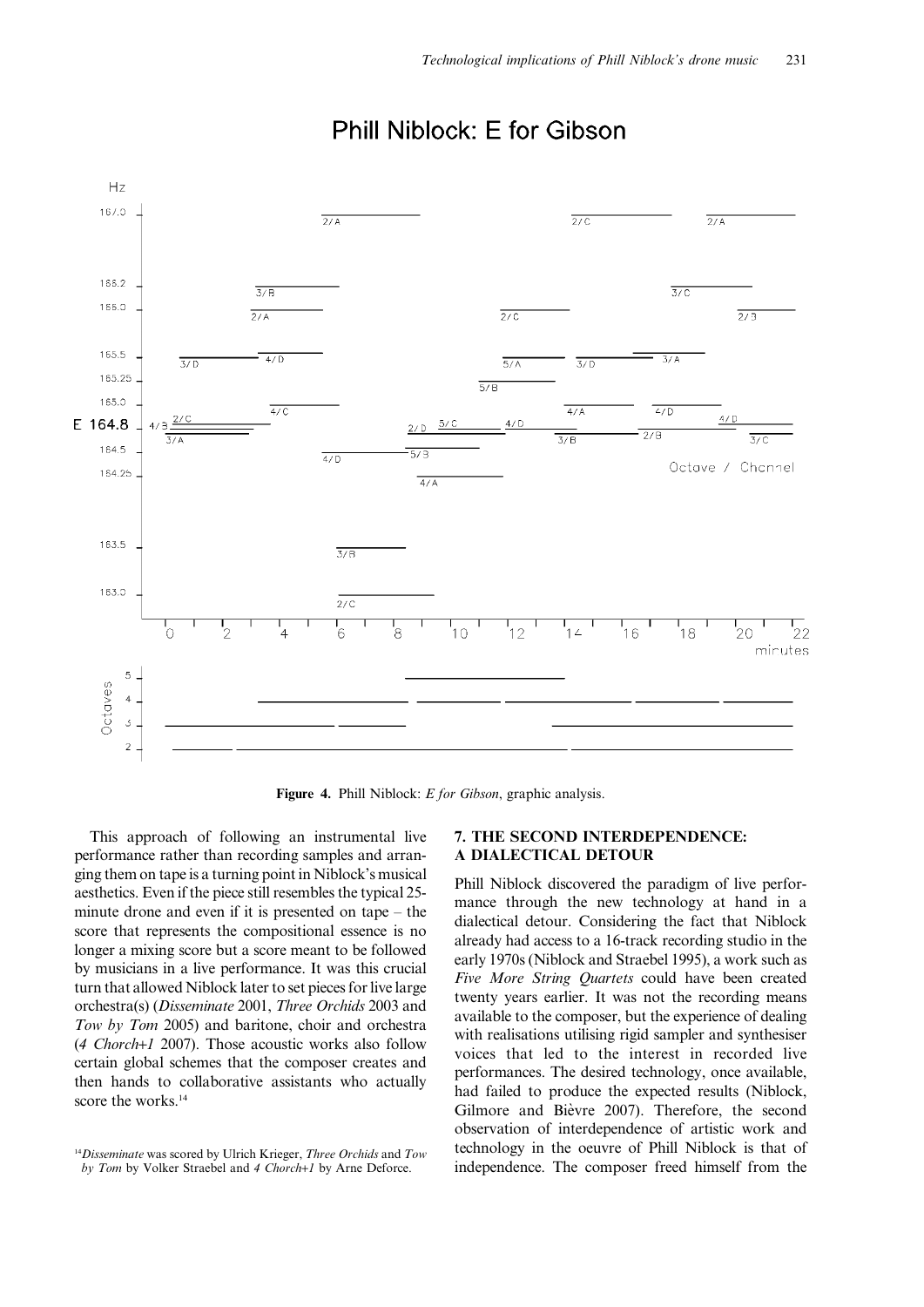

Figure 5. Phill Niblock: Five More Stringquartets, graphic analysis

long-established technique of fixed and technically determined compositions as tape pieces. That gave way to an approach that connects musical thinking (scoring for performance) with conceptual art (the artist creates the essential concept and leaves its realisation to others).

### 8. HARM

The last composition to be discussed here is Niblock's Harm for cello on tape and amplified cello ad libitum, commissioned by the Berlin contemporary music festival MaerzMusik on the occasion of Phill Niblock's 70th birthday and premiered by Arne Deforce in 2003. It stands for Niblock's most recent production that employs the audio workstation Pro Tools (by Digidesign). Using this, since the mid-1990s Niblock has seriously changed his composition process. The flexibility of the new technology allows the creation of new pieces on the fly, where the sounding result of the operations can be checked at any moment. Instead of preparing a fixed score that designates the frequencies to be recorded, Niblock now follows a global scheme, which he applies to the recorded sounds that get pitch-shifted as desired. The pitch-shifting technique, first employed in Didgeridoos and Don'ts for didgeridoo on tape and soloist with four-channel pitch shifting system (1992), becomes a new tool that also changes the recording situation. There, composer and instrumentalists would 'sit down and talk about what sort of resonance points there are on their instrument, what sounds particularly rich' (Niblock, Gilmore and Bièvre 2007). Even more than in previous works, the compositions become very specific to the musicians providing the samples, and now even the frequencies on which the work is based may be chosen depending on the characteristics of the very instrument in use.

In his Pro Tools sessions, Niblock carefully labels the regions incorporated, keeping track of take numbers, pitches and pitch shifting applied. For Harm, cellist Arne Deforce recorded 17 samples of G2, G3, G4 and G5 and combinations of the first three in double stops. Also, twelve samples of the pitches  $F\sharp$ , A<sub>b</sub>, A, C, C $\sharp$ and D were recorded, some of which again in double stops, now and then establishing a minor second, major seventh or minor ninth (Deforce 2003).<sup>15</sup> The Pro Tools session of Harm is in 24 tracks, with odd numbers panned left and even numbers panned right. Tracks 1– 14 present samples of G, including samples shifted in pitch in different steps between 24 cent downward and 22 cent upward. At  $4'10''$  tracks  $20-4$  introduce four more layers of pitch-shifted Gs. Tracks 15–19 are reserved for the other pitches. Those come in blocks of roughly two minutes' duration, beginning at 2'20" to establish streams a minor second below, a minor and

<sup>15</sup>Besides samples 17, 18, 21 and 29, marked 'delete' in Deforce's list, samples 28 and 30 also were not used in the final mix.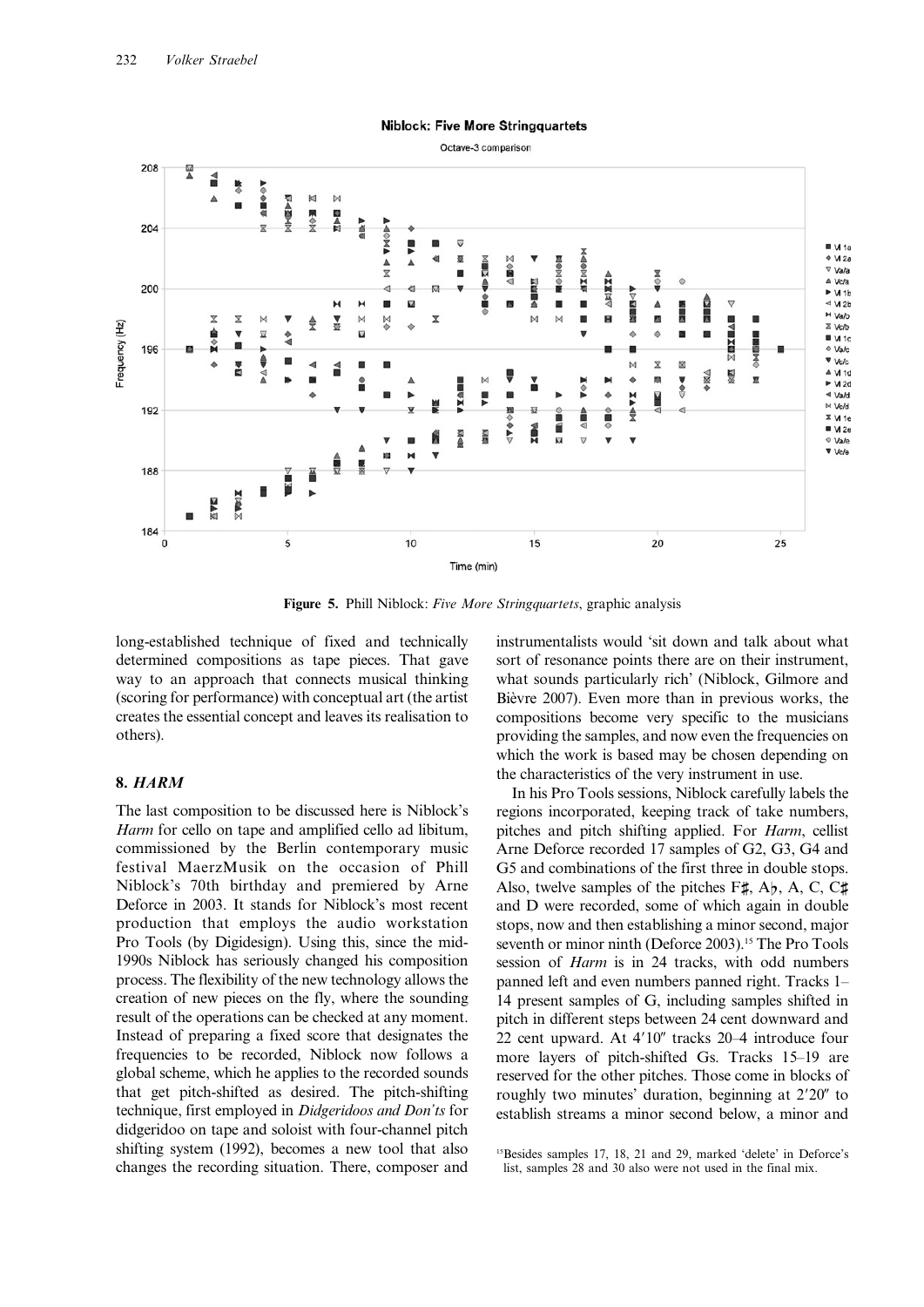| <b>Q</b> Harm                                    |                                                                                                                                                                                                                                                                                                                                                                                                                                 |                          |                                  |                                     |                                           |                                         |                                    |                                                | $ \Box$ $\times$                                                   |
|--------------------------------------------------|---------------------------------------------------------------------------------------------------------------------------------------------------------------------------------------------------------------------------------------------------------------------------------------------------------------------------------------------------------------------------------------------------------------------------------|--------------------------|----------------------------------|-------------------------------------|-------------------------------------------|-----------------------------------------|------------------------------------|------------------------------------------------|--------------------------------------------------------------------|
| Shuffle<br>Spot                                  | (ホリマリをつき                                                                                                                                                                                                                                                                                                                                                                                                                        |                          | Main                             | $9:59.912$ +                        | 9:59.912<br>Start<br>End<br>10:50.513     | $\bullet$ $\bullet$ $\bullet$ $\bullet$ |                                    |                                                |                                                                    |
| Sb<br>Grd $\sim$                                 | 000000 4                                                                                                                                                                                                                                                                                                                                                                                                                        |                          | <b>GA</b>                        | 26456133 -<br>Length                | 0:50.601                                  | $H$ $H$<br>$\overline{H}$               |                                    |                                                |                                                                    |
| <b>ER</b>                                        | $\boxed{\text{mm} \times \begin{bmatrix} 0 & \text{cm} \\ 0 & 0 \end{bmatrix}} \times \boxed{\text{m} \times \begin{bmatrix} 0 & \text{cm} \\ 0 & 0 \end{bmatrix}} \times \boxed{\text{m} \times \begin{bmatrix} 0 & \text{cm} \\ 0 & 0 \end{bmatrix}} \times \boxed{\text{m} \times \begin{bmatrix} 0 & \text{cm} \\ 0 & 0 \end{bmatrix}} \times \boxed{\text{m} \times \begin{bmatrix} 0 & \text{cm} \\ 0 & 0 \end{bmatrix}}$ |                          | $0:01.000$ $\blacktriangleright$ | $0:01.000$ $\bullet$<br>Nudge       | Curson<br>10:49.431                       | $-60.5$ db                              | Timeline<br>Session                |                                                |                                                                    |
| <b>MiniSecs</b><br>Markers                       | 7:30                                                                                                                                                                                                                                                                                                                                                                                                                            | 8:00                     | 8:30                             | 9:00                                | 9:30                                      | -610:00                                 | 10(30)<br>全                        | 11:00                                          | 12:00<br>11:30                                                     |
| $\rightarrow$<br>$Tr1$ $R$ $S$ $M$ $P$           |                                                                                                                                                                                                                                                                                                                                                                                                                                 |                          |                                  |                                     |                                           |                                         |                                    | 32 G-18G-2 Land Management and Way             |                                                                    |
| $Tr2$ $R$ $S$ $M$ $\cdot$                        |                                                                                                                                                                                                                                                                                                                                                                                                                                 |                          |                                  |                                     |                                           |                                         | 32 G-18G-2 Rummade                 |                                                |                                                                    |
| Tr3 RSM-                                         | 1 G18-1 Lawsen                                                                                                                                                                                                                                                                                                                                                                                                                  |                          |                                  |                                     | $-5911$                                   |                                         | 1 G18-1L P-13                      |                                                |                                                                    |
| Tr4 RSMI                                         | 1 G18-1 R                                                                                                                                                                                                                                                                                                                                                                                                                       |                          |                                  |                                     | $-$ 5 G1 R-                               |                                         | 2 G-18G-2R P+13                    |                                                | <b>B-4-4-1 G18-1 Red</b>                                           |
| Tr5 RSMI                                         |                                                                                                                                                                                                                                                                                                                                                                                                                                 |                          |                                  | $-5$ G1 L                           | $15$ G1 L-<br>$-5$ G1R-                   |                                         | $15$ G1 L-<br>$45$ G1 R-           | 1 G18-1 Last Control and Control<br>1 G18-1 Rm |                                                                    |
| Tr6 RSMI<br>Tr7 RSMI                             | $-4$ G18+1 L-                                                                                                                                                                                                                                                                                                                                                                                                                   |                          |                                  | $-5$ G1 <sub>R</sub><br>2 G-18G-2 L | <b>ement were SGIL</b>                    |                                         | 36200.17                           |                                                | $1$ G18-1R P+8                                                     |
| Tr8 RSMI                                         | $-4$ G18+1 R                                                                                                                                                                                                                                                                                                                                                                                                                    |                          |                                  | 2 G-18G-2 R                         |                                           | $\leftarrow$                            |                                    |                                                | 2 G-18G-2L P-19 Company of Management Company and C-18G-2R P+13 mm |
| Tr9 RSMI                                         | <b>November 4 members of Strike P+23-</b>                                                                                                                                                                                                                                                                                                                                                                                       |                          |                                  | 11 GIN P+9-                         |                                           |                                         | $-12$ G + 1h R-                    | 1 G18-1R P+8                                   |                                                                    |
| Trio RSMP                                        | $-19$ G1m R-                                                                                                                                                                                                                                                                                                                                                                                                                    |                          |                                  | $-9$ G1mR P-11-                     |                                           |                                         | $-12$ G + 1h R-                    |                                                | 7 G-18-2mL P+13                                                    |
| $Tr11$ $R$ $S$ $M$ $r$                           |                                                                                                                                                                                                                                                                                                                                                                                                                                 |                          |                                  | $+11$ GIN P+9-                      |                                           | $-11$ GINR P-7-                         |                                    | 49 G1mL P+23-                                  |                                                                    |
| Tr12 RSMI                                        | $-19.6 - 2R P + 13$<br>$-11$ GINR P-7-                                                                                                                                                                                                                                                                                                                                                                                          | <b>Home 11 GIN P+9</b>   | $-11$ Gih L-                     |                                     | $-11$ GINR $p.7-$<br>$-12$ G + 1N, P + 14 |                                         | $+12$ G + 1h L-<br>$-11$ GihR P-7- |                                                | $-6$ G1mR P-19 $-$<br>$-12$ G + 1h R -                             |
| $Tr13$ $R$ $S$ $M$ $F$<br>$Tr14$ $R$ $S$ $M$ $F$ | IN P+9.                                                                                                                                                                                                                                                                                                                                                                                                                         | $-11$ G <sub>1h</sub> R- |                                  |                                     | $-11$ GIN P+9-                            |                                         | $+12$ G + 1h L-                    |                                                | 11 GIN P+9-                                                        |
| $Tr15$ RSMP                                      | 24 CW-18D-1 LIMING                                                                                                                                                                                                                                                                                                                                                                                                              |                          |                                  |                                     |                                           |                                         |                                    | -33 AbL P + 13 Calvano mids and                |                                                                    |
| $Tri6$ $RSM$                                     | £4 C#-18D-1 R                                                                                                                                                                                                                                                                                                                                                                                                                   |                          |                                  |                                     |                                           |                                         |                                    | 33 AbR P-10100000000                           |                                                                    |
| Tr17 RSMI                                        | 26 F#18+1 Level                                                                                                                                                                                                                                                                                                                                                                                                                 |                          |                                  | @7 Ab+18A1 L                        |                                           |                                         |                                    | -33 Ab-20Ab-1 RMM                              |                                                                    |
| Tris RSMI                                        | <b>26 F#18 +1 Reserve AND</b>                                                                                                                                                                                                                                                                                                                                                                                                   |                          |                                  | 07 Ab + 18A1 Rd                     |                                           |                                         |                                    | -33 Ab-28Ab-1 LENEL                            |                                                                    |
| Tr19 RSMP<br>Tr20 RSMI                           |                                                                                                                                                                                                                                                                                                                                                                                                                                 | 24 CM-18DL P+21 100      | <b>Q6 FW19+1 Resear</b>          |                                     |                                           |                                         |                                    |                                                | 31 Ab1hL P-17-<br>-31 AbthR P+7                                    |
| $Tr21$ $R$ $S$ $M$ $r$                           | $-16$ G18-1muR P+7 $-$                                                                                                                                                                                                                                                                                                                                                                                                          |                          |                                  | 16 G18-1muR P-8-                    |                                           | 15 G-2muL P +5                          |                                    | $-16$ G18-1mdR P+7-                            |                                                                    |
| $Tr22$ $RSM$                                     | $-15$ G-2muL P-9                                                                                                                                                                                                                                                                                                                                                                                                                |                          |                                  |                                     |                                           | 16 G18-1muR P+7-                        |                                    | 16 G18-1muR P-8-                               |                                                                    |
| $Tr23$ $R$ $S$ $M$ $\bullet$ $\bullet$           |                                                                                                                                                                                                                                                                                                                                                                                                                                 | $-16$ G18-1muR P-8-      |                                  | 15 G-2mul, P+13                     |                                           |                                         | 15 G-2mul, P-9 am 100              |                                                | $-15$ G-2mod, $P+13$                                               |
| $Tr24$ $RSH$                                     |                                                                                                                                                                                                                                                                                                                                                                                                                                 | 15 G-2mul, P-9           |                                  | $-14$ G +2hL P-24                   |                                           | $-16$ G18-1muR P-8-                     |                                    | $-14$ G+2hR P+6-                               |                                                                    |
| Master 2                                         |                                                                                                                                                                                                                                                                                                                                                                                                                                 |                          |                                  |                                     |                                           |                                         |                                    |                                                |                                                                    |
| volume  <br>o Auto read                          |                                                                                                                                                                                                                                                                                                                                                                                                                                 |                          |                                  |                                     |                                           |                                         |                                    |                                                |                                                                    |
|                                                  |                                                                                                                                                                                                                                                                                                                                                                                                                                 |                          |                                  |                                     |                                           |                                         |                                    |                                                |                                                                    |
|                                                  |                                                                                                                                                                                                                                                                                                                                                                                                                                 |                          |                                  |                                     |                                           |                                         |                                    |                                                |                                                                    |
|                                                  |                                                                                                                                                                                                                                                                                                                                                                                                                                 |                          |                                  |                                     |                                           |                                         |                                    |                                                |                                                                    |
|                                                  |                                                                                                                                                                                                                                                                                                                                                                                                                                 |                          |                                  |                                     |                                           |                                         |                                    |                                                |                                                                    |
|                                                  |                                                                                                                                                                                                                                                                                                                                                                                                                                 |                          |                                  |                                     |                                           |                                         |                                    |                                                |                                                                    |
|                                                  |                                                                                                                                                                                                                                                                                                                                                                                                                                 |                          |                                  |                                     |                                           |                                         |                                    |                                                |                                                                    |
|                                                  |                                                                                                                                                                                                                                                                                                                                                                                                                                 |                          |                                  |                                     |                                           |                                         |                                    |                                                |                                                                    |
|                                                  |                                                                                                                                                                                                                                                                                                                                                                                                                                 |                          |                                  |                                     |                                           |                                         |                                    |                                                | ⊻∝ু                                                                |
| $\gg$                                            | $\left  \cdot \right $                                                                                                                                                                                                                                                                                                                                                                                                          |                          |                                  |                                     |                                           |                                         |                                    |                                                |                                                                    |

Figure 6. Phill Niblock: Harm, excerpt from Pro Tools session.





Figure 7. Phill Niblock: Harm, graphic analysis.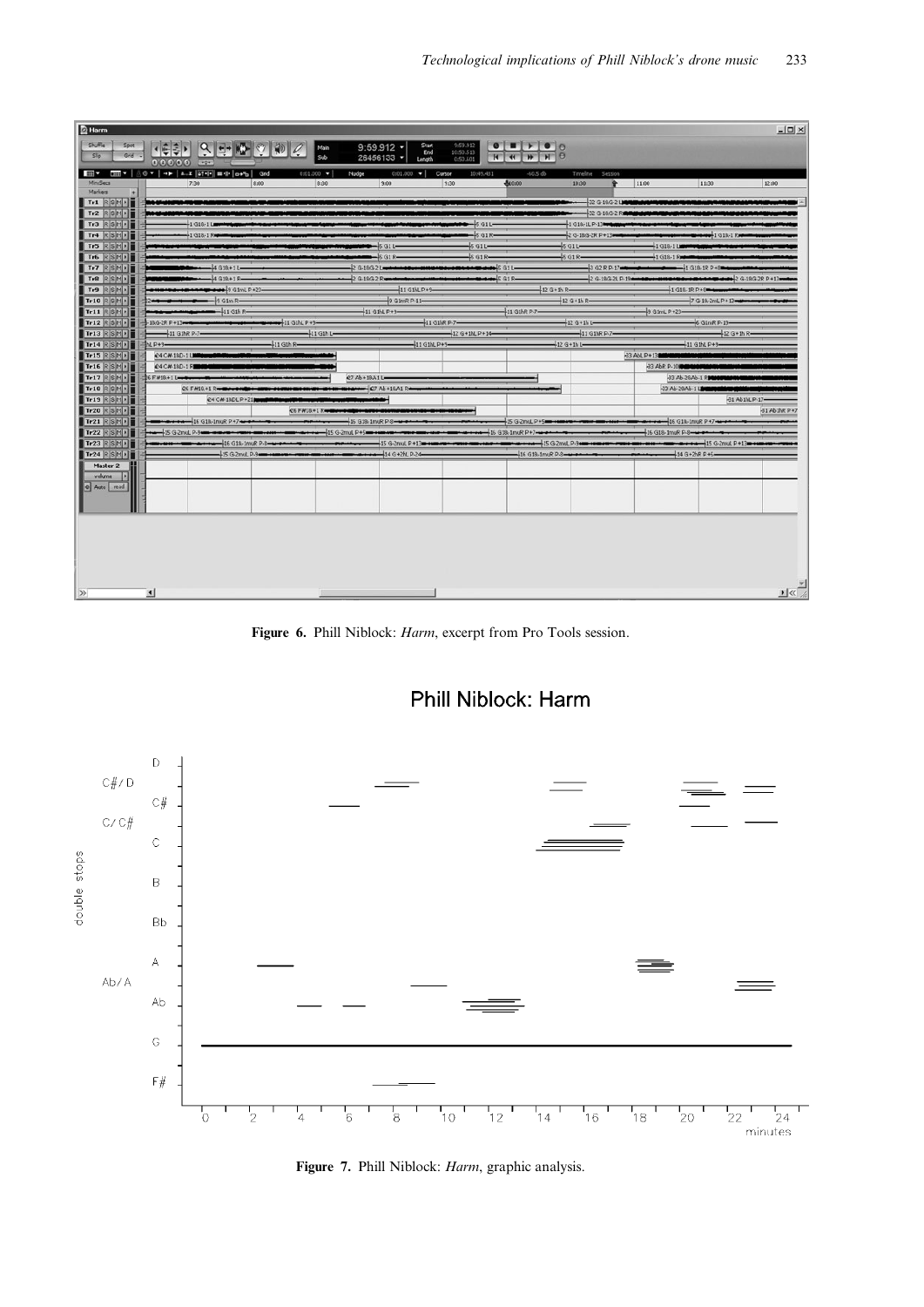major second above G, as well as a fourth, tritone and fifth above G, each of them including microtonal pitch shifts. The graphical analysis shows that over the course of the piece the sound becomes more complex in an irregular way, having its climax  $22'30''$  to  $24'00''$ , before the piece ends with a minute of microtonally augmented G (figures 6 and 7).

In the recording session, the cellist not only focused on 'particularly rich' sounds (Niblock, Gilmore, and Bièvre 2007), but also created samples in this early stage of production that clearly showed strong harmonics. Those samples were marked 'harm' in the recording protocol (Deforce 2003), thus providing the work's title, which alsois a nice example of Niblock's predilection for double meanings and puns. Other samples are already noisy or unstable in pitch in their unedited original. By using this kind of material, the composer shifts his concern for microtonal digressions from the compositional preconception in the score laid out beforehand to the unpredictability of actual studio performance. His interest has shifted from the planned features of arising beating patterns and combination tones to the conduct of the combination of 'rich sounds' once observed.

### 9. THE THIRD INTERDEPENDENCE: TECHNOLOGY AS SOURCE OF INSPIRATION

This leads to the third observation about the interdependence of technique and technology in Niblock's oeuvre, which in this case might best be called 'inspiration by the technology at hand'. The opportunity to work more freely with the Pro Tools system tempted Niblock not to carefully plan which frequencies to record. Instead, he now detunes precisely pitched sounds of the chromatic scale. Thus, the global schemes in which the pieces' musical form are laid out are concerned with pitches, not with frequencies. The interest in the unique sounding characteristics of a given instrument (and its player) goes together with the orientation to the chromatic scale. The detailed features of the resulting drone are no longer subject to artistic calculation, but – although they remain the goal of the whole undertaking – just happen to take place. Their prominence in the overall impression keeps Niblock's latest work far from appearing chromatic.

### 10. CONCLUSION

The analysis of selected works and working processes comprising thirty years of Phill Niblock's compositional oeuvre has not only proven wrong the superficial impression of unchanging production and artistic fatigue, but has also shown the considerable independence of the electronic music composer's technique from the available technology. Where a dependence of artistic development on factors not originally musical has to be acknowledged, these nonmusical factors lie

not so much in the technology but in Niblock's interpretation of it. For him, technology has served not as a tool but rather as an source of inspiration that has led to solutions certainly neither intended nor suggested by the technology in use.

This can be related to the discussion of the philosophy of technique, technology and art given above. When technology is not so much a means technique strictly depends on, and when it does not control the outcome, as Adorno had suspected (1990: 232), it turns into just a procedure the composer selects to bring the work into being. Technology becomes a tool in Cassirer's sense, mostly defined by its effect – one tool among others. Indeed, the fact that Niblock in the early 1990s disapproved of the synthesiser technology he had been waiting for and instead turned towards recorded live performance in his Five More String Quartets, as he could have done two decades earlier, underlines the dialectical interdependence of art work and technology. Here, a certain technology is at the same time imperative and interchangeable: imperative not in its use, but rather in its neglect. And interchangeable not in its ability to bring the possible into the real (Cassirer 2004: 176), but in the specific way of doing so.

### **REFERENCES**

- Adorno, T. W. 1990. Musik und Technik. In R. Tiedemann (ed.) Klangfiguren. Musikalische Schriften I. [Gesammelte Schriften 16]. Frankfurt am Main: Suhrkamp.
- Aristotle. 1980. The Nicomachean Ethics, trans. by W. D. Ross [The World's Classics]. Oxford and New York: Oxford University Press.
- Borio, G. 1993. New Technology, New Techniques: The Aestetics of Electronic Music in the 1950's. Interface 22(1): 77–87.
- Brand, J. 1994. Parallele Ebenen: Über Musik und Filme von Phill Niblock. Positionen 18: 21–4.
- Cassirer, E. 2004. Form und Technik. In Aufsätze und Kleine Schriften (1927–1931) [Gesammelte Werke 17]. Hamburg: Meiner.
- Deforce, A. 2003. Notes [on Phill Niblock: 'Harm'. Recording session 11 July 2002]. In Berliner Festspiele (ed.) MaerzMusik. Festival für aktuelle Musik. [Programme book]. Saarbrücken: Pfau.
- Feldman, P., and Walter, S. S. 1966. Directors' Note: 'Keep Tightly Closed' [by Megan Terry]. Tulane Drama Review 10(4): 200–13.
- Gronemeyer, G. 1985. Der US-amerikanische Klangtechniker Phill Niblock. MusikTexte 12: 14–17.
- Hainge, G. 2004. The Sound of Time is not tick tock: The Loop as a Direct Image of Time in Noto's Endless Loop Edition (2) and the Drone Music of Phill Niblock. http:// www.rochester.edu/in\_visible\_culture/Issue\_8/issue8\_hainge. pdf.
- Hamman, M. 2002. From Technical to Technological: The Imperative of Technology in Experimental Music Composition. Perspectives of New Music 40(1): 92–120.